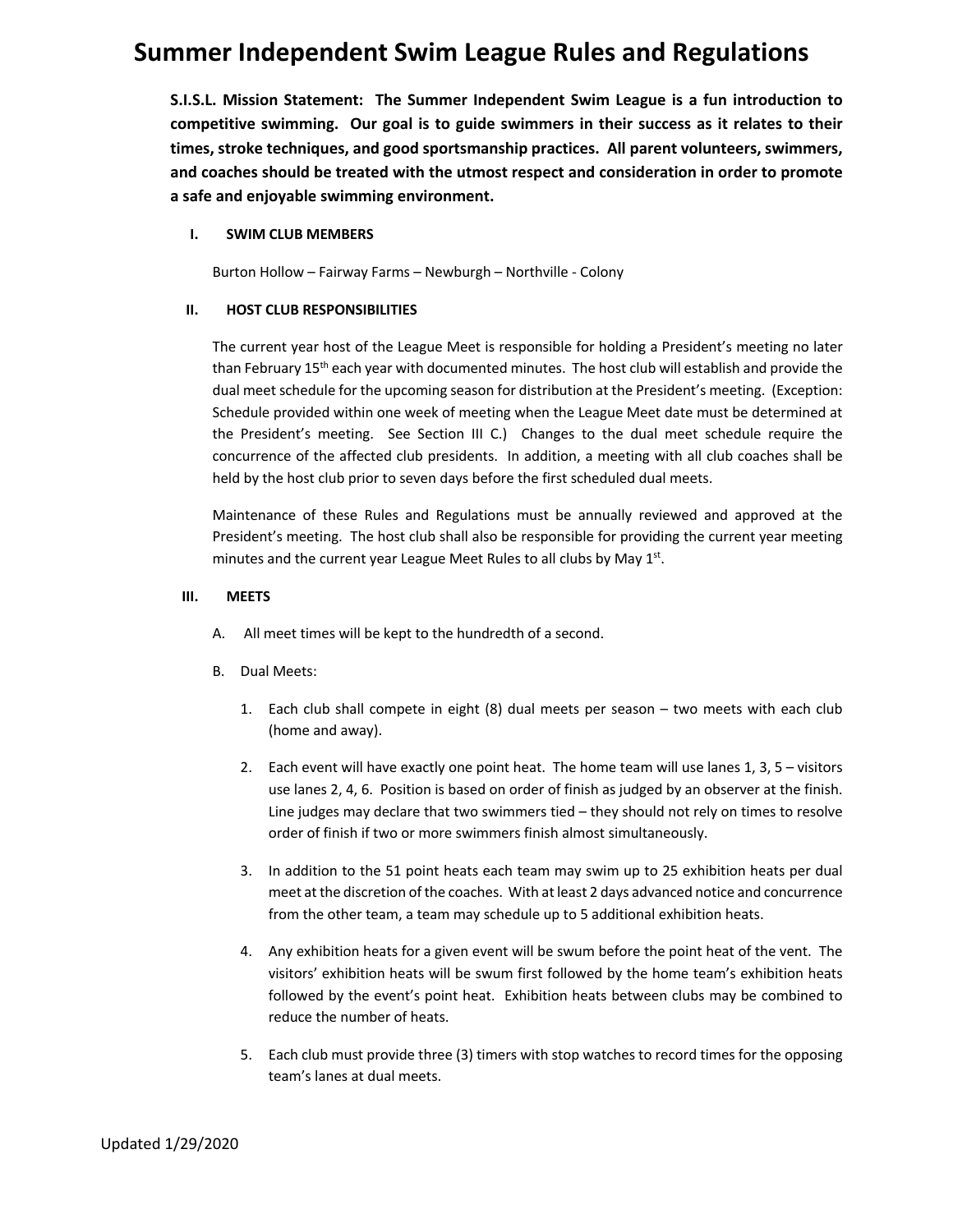- 6. Short course starts will apply. Long course (meter) start rules shall not be enforced. Any swimmer starting from the shallow end must start from a push off in the water.
- 7. If a swimmer is unable to swim in an event, a change can be made, but the changes must be completed, on the timing card, prior to the completion of the previous event. No points will be awarded for an ineligible swimmer.
- 8. Swimmers with the fastest times (per each club) should be assigned lanes in the middle of the pool.
- 9. False starts, illegal stroke techniques and finishes while not enforced at dual meets must not be promoted. Coaches should model this by not swimming athletes who have illegal techniques in point heats.
- 10. During the swim meet, any intimidation, harassment, bullying, or attempt to influence any meet volunteer will not be tolerated. Violation could result in removal from the club grounds for the duration of the meet.
- 11. In the case of inclement weather, a "Weather Provision" shall be followed.

Weather Provision:

- There will be no discussion of postponing or cancelling a dual meet until 6:00pm
- \* The latest a dual meet will be allowed to begin is 7:15pm. If unable to start by 7:15pm the meet must be rescheduled or cancelled.
- If the meet has been delayed, starting at 9:15pm, only the point heats will run.
- The dual meet shall run as long as possible with no event starting after 9:45pm. A meet is not considered completed and official until at least event 29 have been completed.
- \* The coaches and coordinators shall determine whether to call or delay the meet until the weather clears.
- If less than 29 events have been completed, the meet may be rescheduled at the discretion of the clubs.
- C. League Championship Meet:
	- 1. A League Championship Meet, for all five clubs, shall be held at the end of each regular season on a rotating basis according to the order in Section I.
	- 2. The League Meet date is designated as the last Saturday in July. Exceptions to this date will be decided at the President's meeting and must be agreed to by a majority of the member clubs. One typical exception is Olympic years where the league meet may be scheduled a week earlier due to the earlier scheduling of the USS championships.
	- 3. All swimmers must swim in at least two (2) dual meets in order to compete in the League Meet.
	- 4. There are no exhibition heats. All heats for "for points" where position is based on fastest time across all heats in the event.
	- 5. For League Meet, each club will be responsible for eight (8) timers with stop watches (4 for a.m. and 4 for p.m.).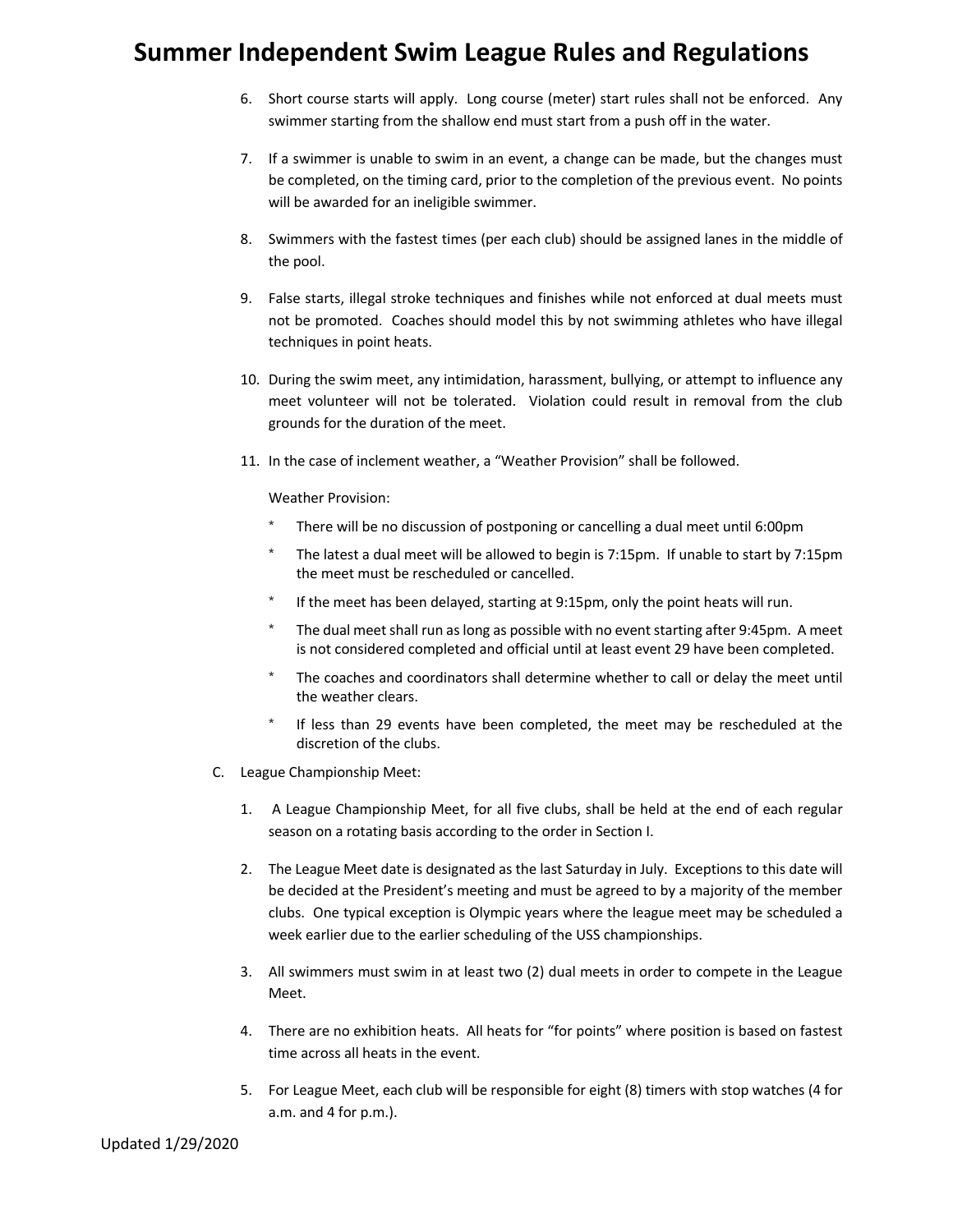6. All events must be completed at the League Meet. Events not completed on the designated League Meet date will be completed on the makeup date if the outcome of the league championship is unresolved. Events conducted on the makeup date shall be completed by 8:00pm Eastern Standard Time.

### **IV. ELIGIBLE SWIMMERS**

- A. A Swimmer must be a bona file, year round, member of the club which he or she is representing (e.g.; a person whose family owns stock in, and pays yearly dues to, a club is considered a bona fide year round member and is eligible to swim for that club.).
- B. Staff personnel that are given membership privileges are not considered bona fide (paying) members and therefore are not eligible to swim for that club.
- C. Staff personnel are not eligible to swim for the club in which they are employed, unless they are also a bona fide member of that club.
- D. Staff personnel can, however, swim for a club other than the one they are employed at providing they are a bona fide member of that club.
- E. "Summer Guests" of club members are not eligible to swim for the club.

### **V. SCORING**

- A. Dual Meets Points will be given for  $1<sup>st</sup>$ ,  $2<sup>nd</sup>$ , and  $3<sup>rd</sup>$  places as follows: 4-2-1 for individual events and 8-4-2 for relay events.
	- 1. If a team places 1<sup>st</sup>, 2<sup>nd</sup> and 3<sup>rd</sup> and the opposing team places 4<sup>th</sup>, the 3<sup>rd</sup> place point(s) are not awarded to either team. However, if the opposing team did not enter a swimmer in that event, then all points are awarded to the team placing 1<sup>st</sup>, 2<sup>nd</sup> and 3<sup>rd</sup>.
	- 2. The home club must allow at least one person from the visiting team to assist in scoring the meet. The home club has the responsibility for an accurate score and declaring a winner.
	- 3. All entrant cards and ribbons will be placed in a container provided by each team and held at the ribbon table until the conclusion of the meet.
- B. League Meet Points will be given for  $1^{st}$  thru 6<sup>th</sup> places as follows: 7-5-4-3-2-1 for individual events and 14-10-8-6-4-2 for relay events.
	- 1. Each club can enter more than three swimmers/entrants per event, but only the top three finishers for that club in each event are eligible to score points. In the event that four or more swimmers from a single club finish in the top six places, the points that would have been earned by  $4<sup>th</sup>$  (or lower) place swim from that club will be awarded to the fastest swimmers from other clubs as necessary until points have been awarded for the top six places.
- C. Ties all meets if swimmers or relays tie, the points for that place and the next lower place are combined. Each swimmer or relay is given half of the combined points. Example: two swimmers tie for  $2^{nd}$  place at the League Meet. Each swimmer will get 4.5 points ( $2^{nd}$  = 5 points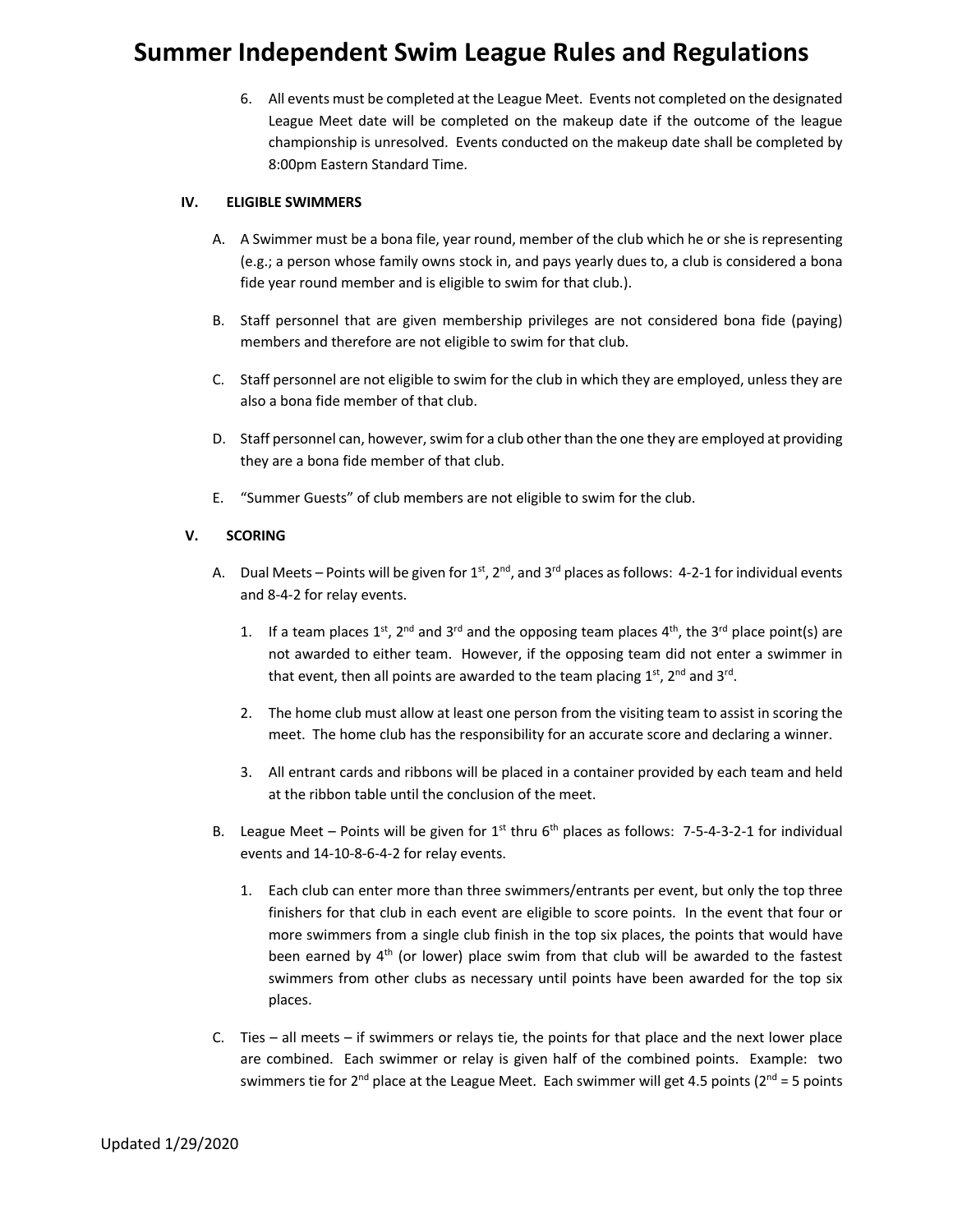and  $3^{rd}$  = 4 points.  $5 + 4 = 9$ . 9 / 2 = 4.5). The next fastest swimmer would be awarded 4<sup>th</sup> place points.

- D. Overall league standing for each club is scored as follows:
	- 1. Dual Meets: two (2) points for a win and one (1) point for a tie. No points for a loss.
	- 2. League Meets:  $6-4-3-2-1$  points for  $1^{st}$  thru  $5^{th}$  place respectively.
	- 3. The addition of each team's total Dual and League Meet points earned during the season will determine the overall League standings.
- E. Forfeit Rules
	- 1. In the event of a cancellation of a dual meet in the first 5 weeks of the swim season, the cancelled meet must be made up before the League Meet:
		- i. The home team is responsible for suggesting a reasonable alternative date and time
		- ii. If a reasonable alternative date and time is not provided, then the home team will forfeit the two points to the visiting team
		- iii. In the event the visiting team declines all reasonable suggestions, the visiting team will forfeit the two points to the home team
		- iv. In the event of an unresolved disagreement between the home and visiting teams, the Presidents' Board will award the points at the Board's discretion
		- 2. In the week leading up to the League Meet, if there is a weather cancellation, then both teams will not be required to make up their dual meet and will instead split the two points, with one point being awarded to each Club

### **VI. AWARDS**

- A. Dual Meets:
	- 1. The home team shall provide ribbons for  $1<sup>st</sup>$  through 6<sup>th</sup> place for each heat (point heats and exhibition heats) for all individual events and for each swimmer on a relay in each relay heat. Expenses for these awards shall be the responsibility of the home team.
	- 2. A swimmers first and last name will appear on all ribbons.
	- 3. To assist in the separation and the pick-up of ribbons, all visiting teams shall provide a container prior to the start of the meet for the ribbon table to use.
	- 4. The home team shall send additional blank ribbons home with the visiting team after dual meets in case someone was missing a ribbon.
- B. League Championship Meet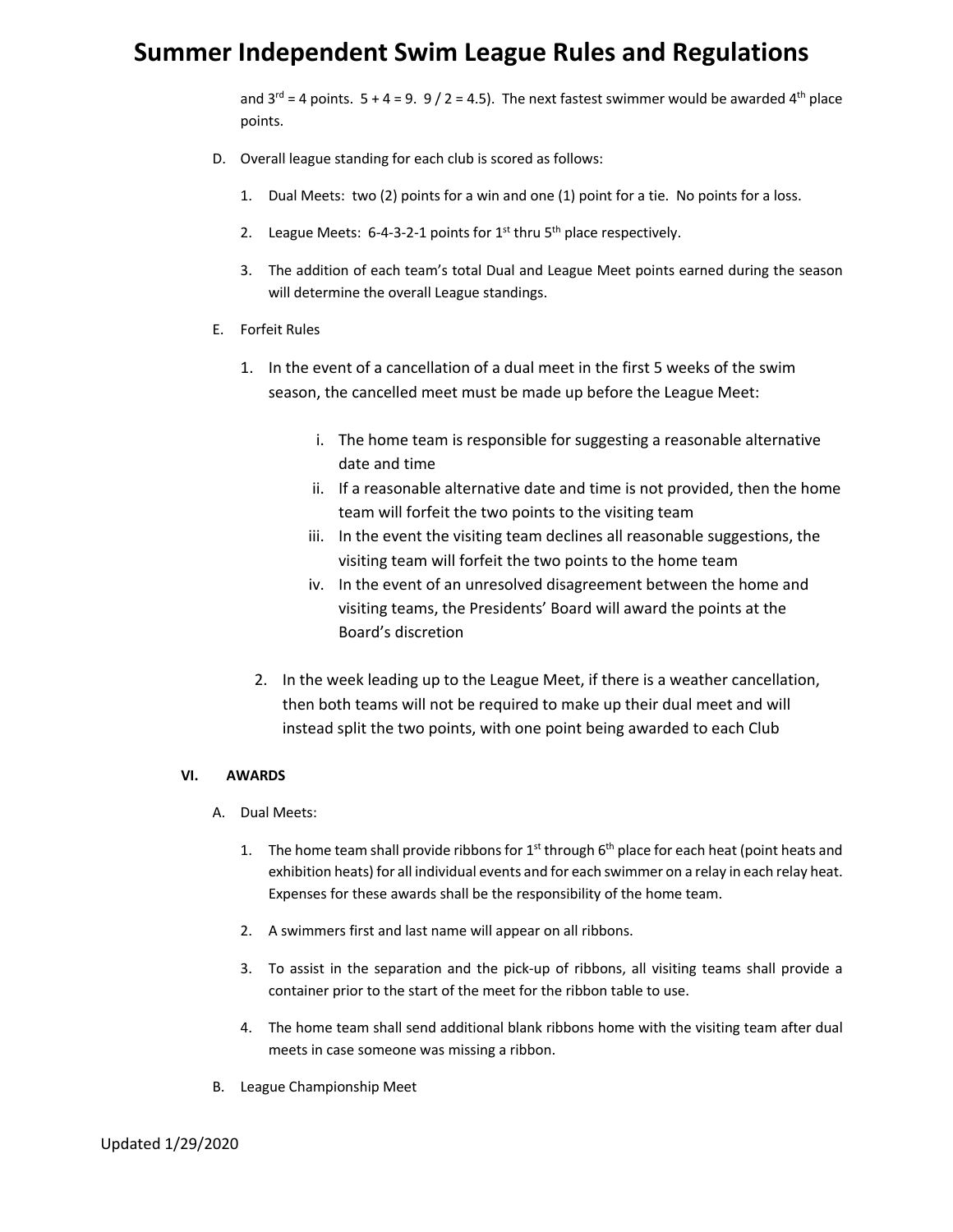- 1. The host club must provide "Rosette Ribbons" with a neck ribbon for 1<sup>st</sup> through 12<sup>th</sup> place in each individual event and for each swimmer on a relay that places in  $1^{st}$  through  $12^{th}$ place. Expenses for these awards are to be divided up equally among all league clubs. (Note: the league has a standing order for these ribbons at Hodge's Badge Company. Each Host Club shall continue to order these ribbons from this suggested vendor.)
- 2. The host club must provide meet manager software with a mutually agreed upon cost for Championship meet. Any update fees will be divided up equally among all league clubs.
- 3. A traveling League Championship trophy and a League Championship plaque (to be retained by the club) will be awarded to the team with the highest combined total points (tie for  $1<sup>st</sup>$ place = co-champions). In the event that the team winning the League Championship is not the winner of the League Meet, a separate  $1<sup>st</sup>$  place plaque will be awarded to the winner of the League Meet. The cost of engraving the trophy shall be the responsibility of the winning club(s) if they choose to add their name to the trophy. The club hosting the League Meet will be responsible for the cost and the purchase.

### **VII. EVENTS/AGE GROUPS – ALL MEETS**

- A. Each swimmer is allowed to compete in a maximum of three (3) separate events per meet: three individual; or two individual and one relay' or one individual and two relays. No swimmer is allowed to swim twice in the same stroke distance during any one given meet. Example: Swimming the 8 & U 25 meter Free and the 9 - 10 25 meter Free is not allowed.
- B. The swimmer's age as of May  $31<sup>st</sup>$  of the current year determines which age group he or she will compete.
- C. All swimmers are eligible to compete in his or her age group and/or an older age group in the same meet. A swimmer may move up an age group, but never down.
- D. Relays must have at least one female and can be all female.
- E. All members of a relay team must be of the same age group or younger, as designated by the event.
- F. OPEN individual and OPEN relay no age restriction except must be no older than 18.
- G. Swimmers (relays) are allowed only one false start per event. A second false start will result in disqualification.
- H. Starts short course starts will apply. Long course (meter) start rules shall not be enforced.
- I. Shallow water starts any swimmers starting from the shallow end must start from a push off in the water.

#### **VIII. OTHER LEAGUE MEET INFORMATION**

A. Coaches should record swimmerstimes throughout the regular season. The swimmers best time should be used for each event that he or she is entered in at the League Meet.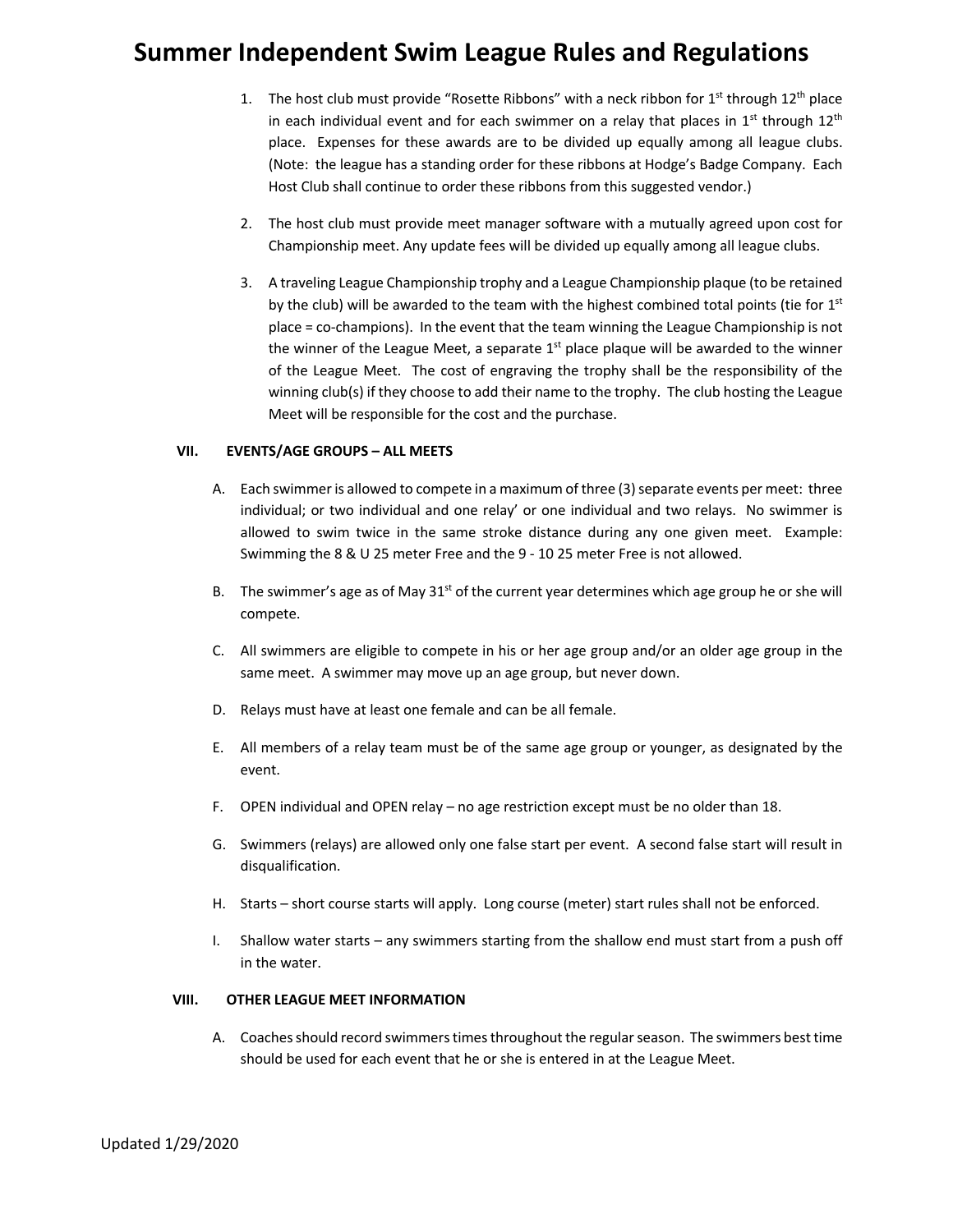- B. When entering a relay team, coaches must list the swimmer's name that the coach plans to have in the relays. (This will assure that each swimmer is only entered in three events.) All relays must contain at least one female swimmer.
- C. No deck entries. Scratches may move a swimmer or relay into scoring position. Relay substitutions are permitted. The relay lineup is considered "locked" once the four relay swimmers enter the marshalling process.
- D. At the conclusion of the League Meet, the host team will provide the meet results to each team requesting the results in electronic form on media (typically a USB flash drive) provided by the requesting club. Clubs are entitled to a copy of the complete Meet Manager database after all events have been scored.
- E. Prior to the start of the League Meet, a brief meeting will be conducted by the League Meet Official and include the head coach from each team to discuss officiating and the method for notifying swimmers and/or coaches of disqualifications.
- F. The host club must allow one representative from each club to assist in scoring the meet. The host club has the responsibility for keeping an accurate tally of all team points and announcing the final standings.
- G. The host club for the League Championship Meet must use an electronic timing system at the expense of the host club.

(Note 1: The two timers per lane that each club provides are for backup purposes.)

(Note 2: The Dearborn USS Team "ORD" ha bene used with success over the years providing touch pads for both ends of the pool. The league requires that ORD be employed for the next year at the time of the current year meet by the next host club unless the league agrees to use another vendor.)

H. In the event of a timing discrepancy at League Meet, the issue will be resolved by the designated swimming official on site.

### **IX. PENALTIES**

- A. Dual Meets If a club swims a non-member in a dual meet, they automatically forfeit the meet. If a swimmer competes in the wrong (lower) age group, that swimmer's points are taken away and given to the opposing team. If the event was a relay, the total relay points are given to the opposing teams.
- B. League Meet If a club swims a non-member in the league championship meet, they automatically forfeit the meet. If a club swims (1) a swimmer that did not compete in two dual meets during the current season or (2) a swimmer is a lower age group, all individual and relay points earned by that swimmer will be DISALLOWED. The points for the remaining teams should be adjusted upward. The swimmer will not be allowed to compete in any remaining events, nor can his or her events be swum by an alternate swimmer from that club.

*NOTE: These penalties will apply even after the meet(s) are over; if the challenged club cannon justify a questioned entry.*

### **X. RULES NOT COVERED ABOVE**

Updated 1/29/2020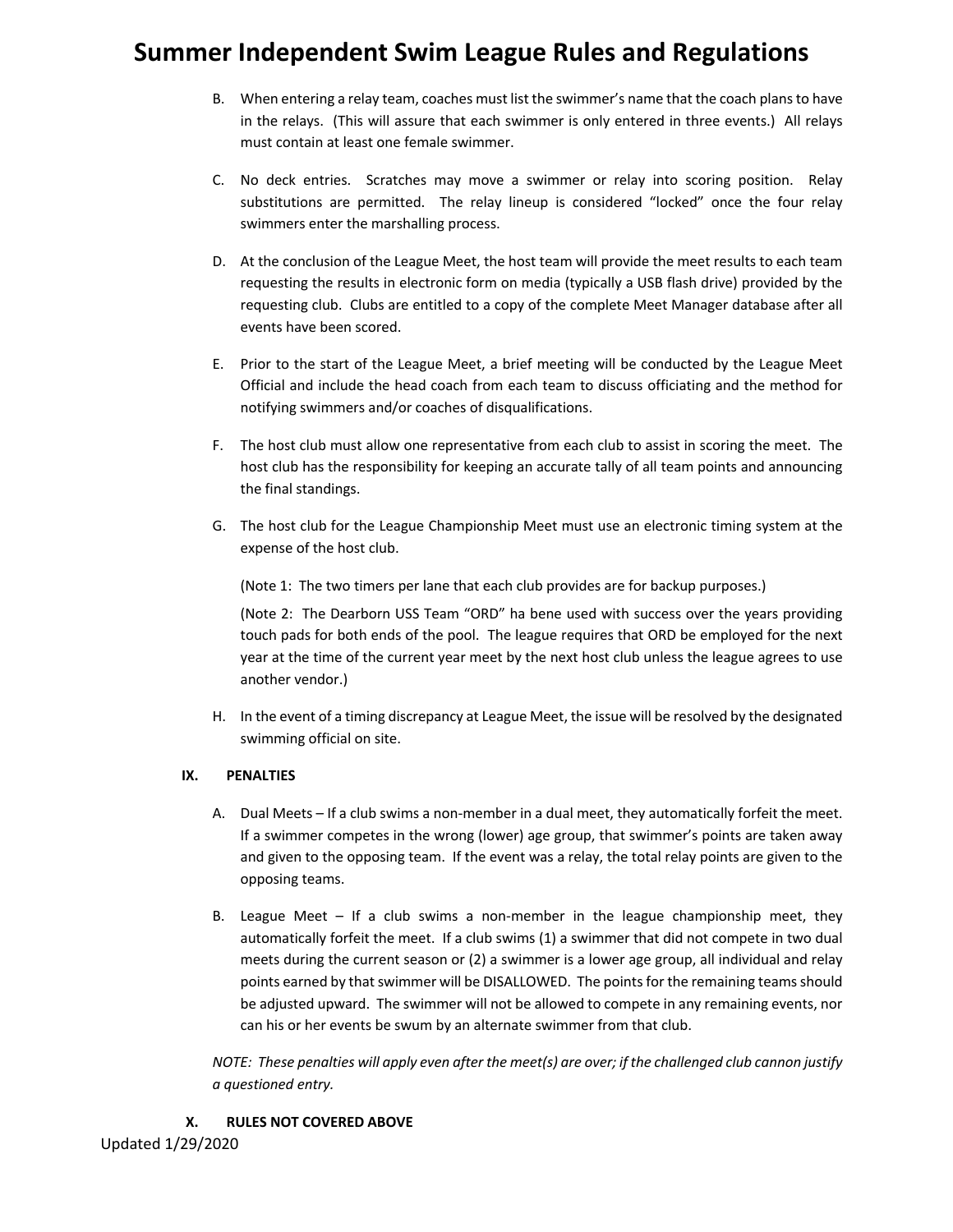The basic and generally accepted rules and guidelines of the competition sport of swimming as set forth in the USA Swimming Code" and/or Official High School Rules Book publications, and as agreed upon by the coaches of the "Summer Independent Swim League" will apply.

### **XI. OFFICIATING**

Guidelines will be approved by the coaches of all SISL teams at the beginning of each season at the Coaches Meeting.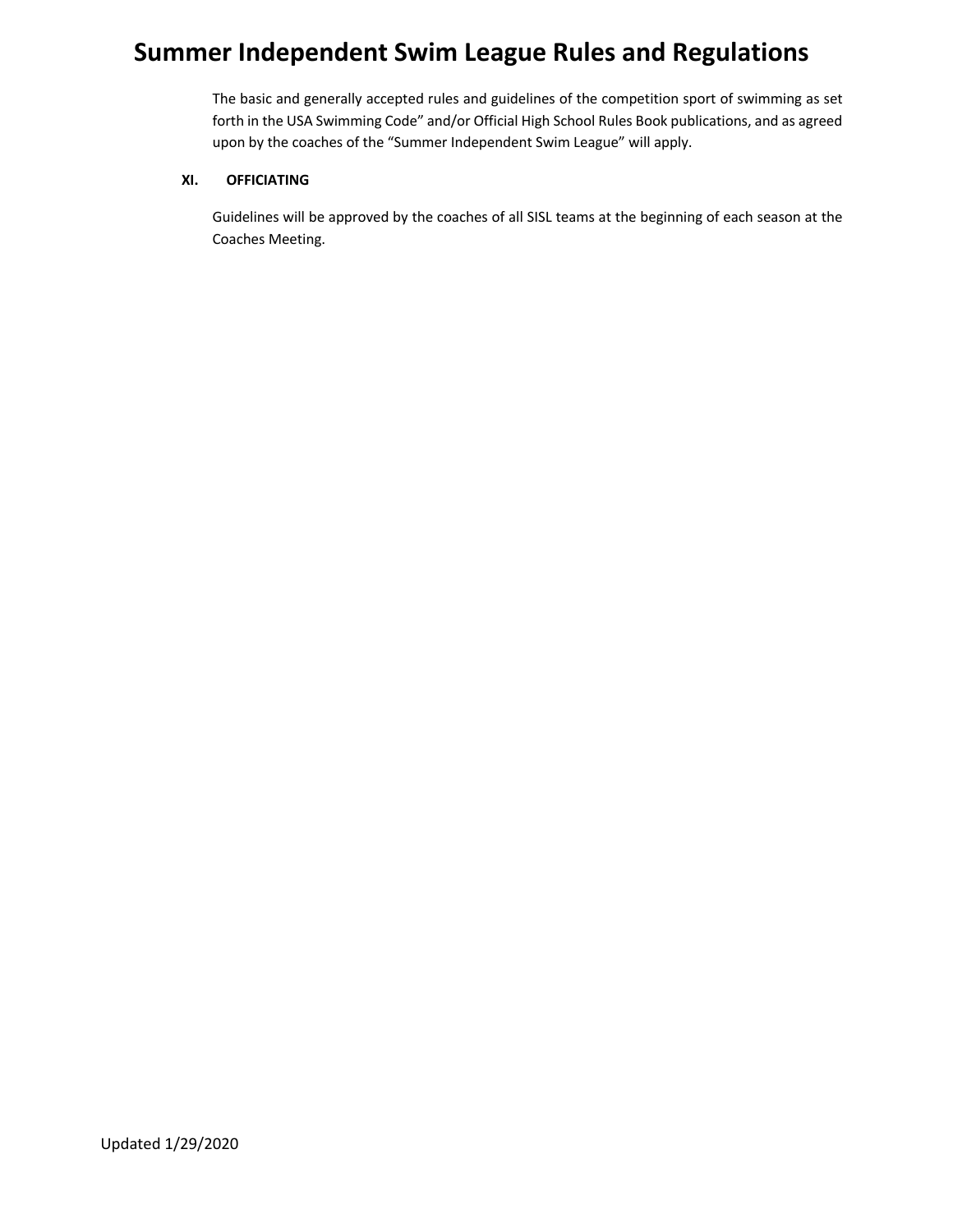### **Appendix A: Event list for the League Meet**

### *Morning* **Events Afternoon** *Events*

- 
- 8 & Under Girls 50 meter Freestyle 31 11-12 200 meter Freestyle Relay
- 8 & Under Boys 50 meter Freestyle 32 13-15 200 meter Freestyle Relay
- 
- 
- Open Girls 100 meter Individual Medley
- Open Boys 100 meter Individual Medley
- 11-12 Girls 50 meter Freestyle 37 13-15 Girls 50 meter Breaststroke
- 11-12 Boys 50 meter Freestyle 38 13-15 Boys 50 meter Breaststroke
- 
- 
- 
- 
- 8 & Under Girls 25 meter Freestyle 43 9-10 Girls 25 meter Butterfly
- 8 & Under Boys 25 meter Freestyle 44 9-10 Boys 25 meter Butterfly
- 
- 9-10 Boys 25 meter Freestyle 46 11-12 Boys 50 meter Butterfly
- Open Girls 50 meter Backstroke 47 13-15 Girls 50 meter Butterfly
- Open Boys 50 meter Backstroke 48 13-15 Boys 50 meter Butterfly
- 8 & Under Girls 25 meter Backstroke 49 9-10 100 meter Medley Relay
- 8 & Under Boys 25 meter Backstroke 50 11-12 200 meter Medley Relay
- 9-10 Girls 25 meter Backstroke 51 13-15 200 meter Medley Relay
- 9-10 Boys 25 meter Backstroke
- 11-12 Girls 50 meter Backstroke
- 11-12 Boys 50 meter Backstroke
- 13-15 Girls 50 meter Backstroke
- 13-15 Boys 50 meter Backstroke
- Open 200 meter Freestyle Relay
- 29 8 & Under 100 meter Freestyle Relay
- Open 200 meter Medley Relay 30 9-1O 100 meter Freestyle Relay
	-
	-
- 9-10 Girls 50 meter Freestyle 33 9-10 Girls 25 meter Breaststroke
- 9-10 Boys 50 meter Freestyle 34 9-10 Boys 25 meter Breaststroke
	- 11-12 Girls 50 meter Breaststroke
	- 11-12 Boys 50 meter Breaststroke
	-
	-
- 13-15 Girls 50 meter Freestyle 39 11-12 Girls 100 meter Individual Medley
- 13-15 Boys 50 meter Freestyle 40 11-12 Boys 100 meter Individual Medley
- Open Girls 50 meter Freestyle 41 13-15 Girls 100 meter Individual Medley
- Open Boys 50 meter Freestyle 42 13-15 Boys 100 meter Individual Medley
	-
	-
- 9-10 Girls 25 meter Freestyle 45 11-12 Girls 50 meter Butterfly
	-
	-
	-
	-
	-
	-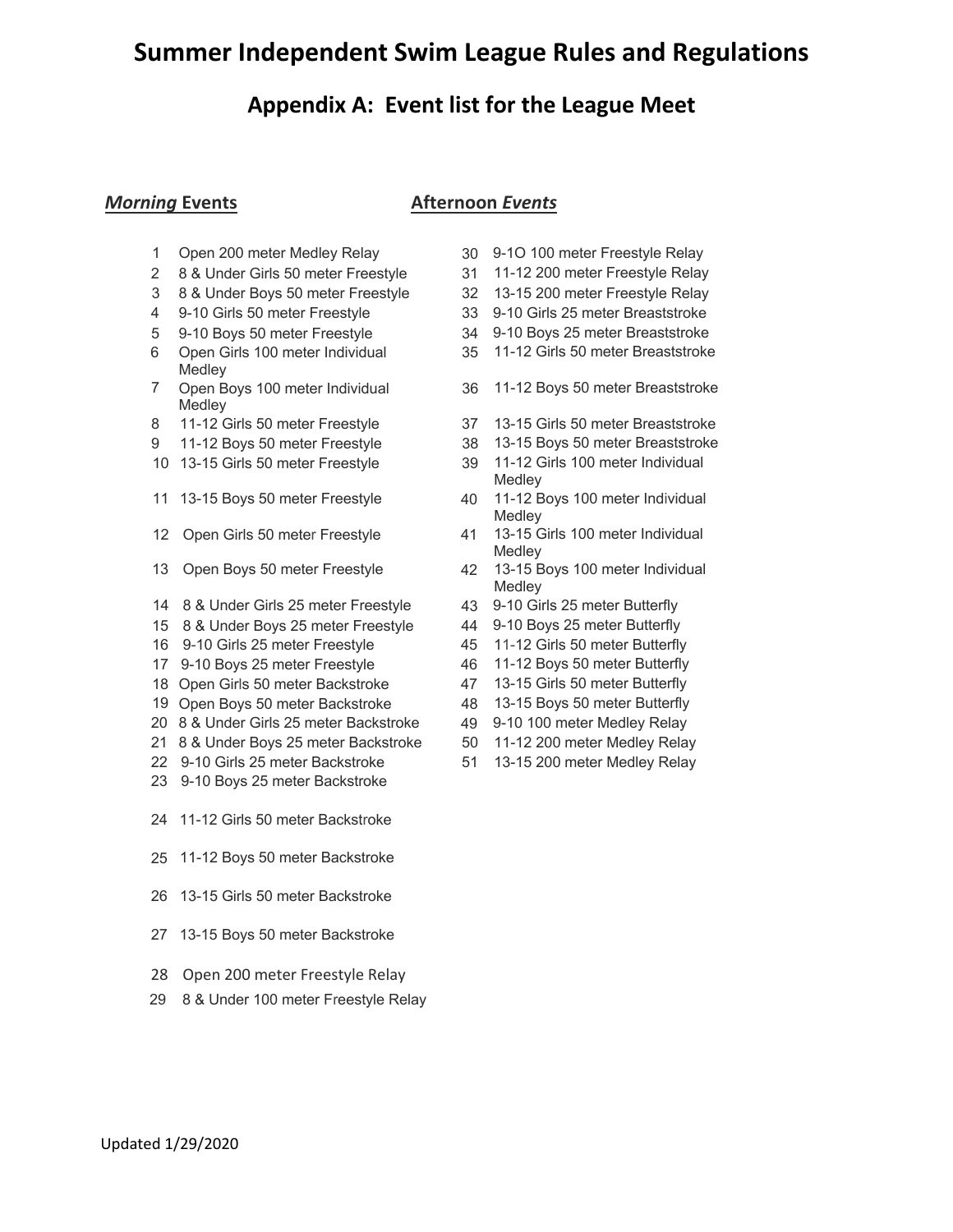### **Appendix B: Event list for the 2015 League Meet Only**

### **2015 LEAGUE MEET – NORTHVILLE EVENT SCHEDULE**

### **Morning Session - 9 AM Start: Afternoon Session:**

| 8U free relay       | 30 | 10U free relay        |
|---------------------|----|-----------------------|
| Open free relay     | 31 | 12U free relay        |
| Girls 10U 25 free   | 32 | 13-15 free relay      |
| Boys 10U 25 free    | 33 | Girls 10U 25 Br       |
| Girls 8U 25 free    | 34 | Boys 10U 25 Br        |
| Boys 8U 25 free     | 35 | Girls 12U 50 Br       |
| Open Girls 100IM    | 36 | Boys 12U 50 Br        |
| Open Boys 100IM     | 37 | Girls 13-15 50 E      |
| Girls 10U 25 back   | 38 | Boys 13015 50         |
| Boys 10U 25 back    | 39 | Girls 12U 100 II      |
| Girls 8U 25 back    | 40 | Boys 12U 100 II       |
| Boys 8U 25 back     | 41 | Girls 13-15 100       |
| Girls Open 50 back  | 42 | Boys 13-15 100        |
| Boys Open 50 back   | 43 | Girls 10U 25 Bu       |
| Girls 12U 50 back   | 44 | <b>Boys 10U 25 Bu</b> |
| Boys 12U 50 back    | 45 | Girls 12U 50 Bu       |
| Girls 13-15 50 back | 46 | Boys 12U 50 Bu        |
| Boys 13-15 50 back  | 47 | Girls 13-15 50 E      |
| Girls Open 50 free  | 48 | Boys 13-15 50 B       |
| Boys Open 50 free   | 49 | 10U Medley rel        |
| Girls 8U 50 free    | 50 | 12U Medley rel        |
| Boys 8U 50 free     | 51 | 13-15 Medley r        |
| Girls 10U 50 free   |    |                       |
| Boys 10U 50 free    |    |                       |
| Girls 12U 50 Free   |    |                       |
| Boys 12U 50 free    |    |                       |
| Girls 13-15 50 free |    |                       |
| Boys 13-15 50 free  |    |                       |
| Open medley relay   |    |                       |
|                     |    |                       |

- 30 10U free relay
- 31 12U free relay
- $32$  13-15 free relay
- 33 Girls 10U 25 Breast
- 34 Boys 10U 25 Breast
- 35 Girls 12U 50 Breast
- 36 Boys 12U 50 Breast
- 37 Girls 13-15 50 Breast
- 38 Boys 13015 50 Breast
- 39 Girls 12U 100 IM
- 40 Boys 12U 100 IM
- 41 Girls 13-15 100 IM
- 42 Boys 13-15 100 IM
- 43 Girls 10U 25 Butterfly
- 44 Boys 10U 25 Butterfly
- 45 Girls 12U 50 Butterfly
- 46 Boys 12U 50 Butterfly
- 47 Girls 13-15 50 Butterfly
- 48 Boys 13-15 50 Butterfly
- 49 10U Medley relay
- 50 12U Medley relay
- 51 13-15 Medley relay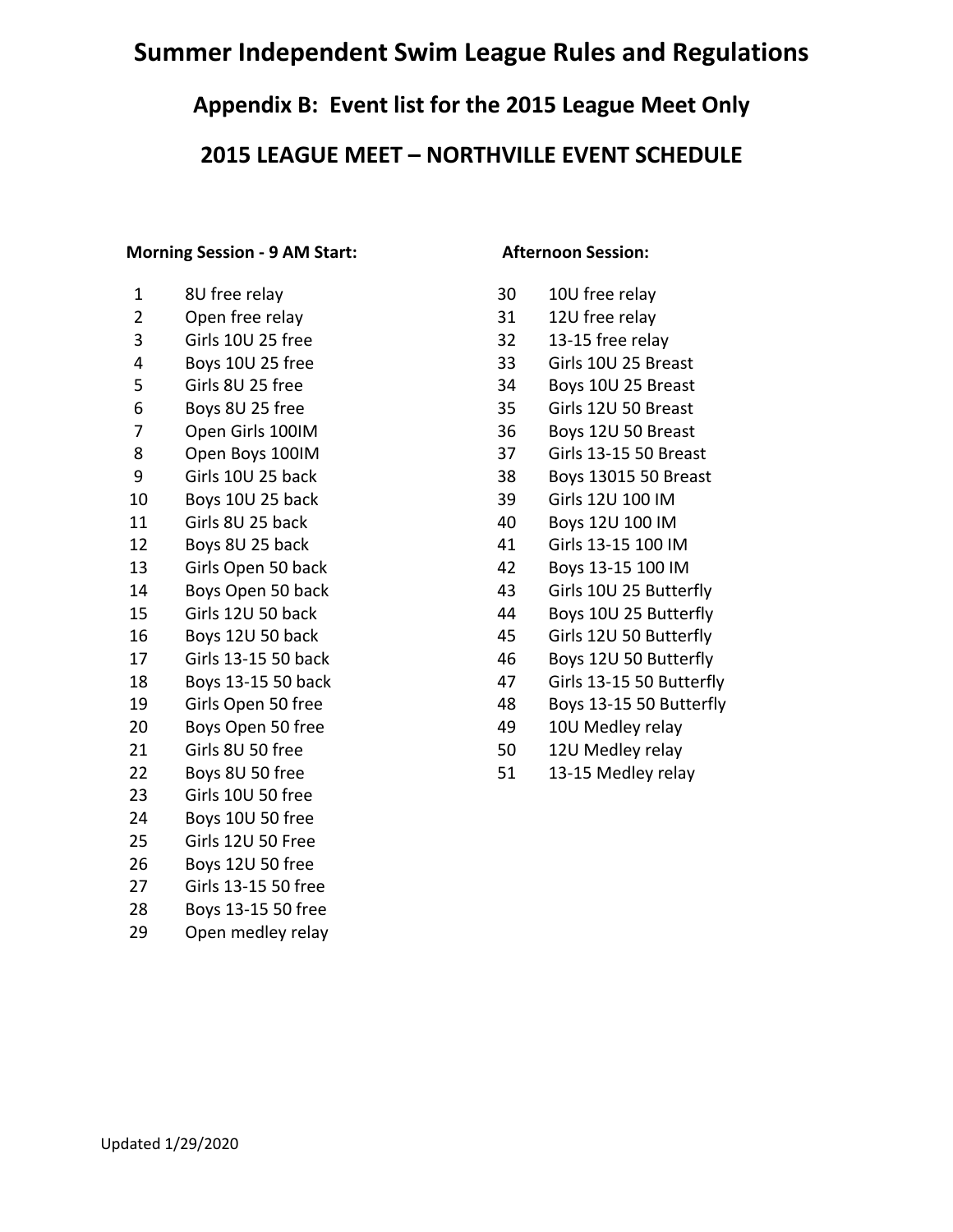### **Appendix C: History of Rules and Regulations Revisions**

### **2010 Revisions: (02/01/2010)**

**III. MEETS:**

**Create 8.6**. Dual meets will be called due to inclement weather occurring after Event 29.

### **VIII. OTHER LEAGUE MEET INFORMATION:**

**Create H**. "In the event of a timing discrepancy at League Meet, the issue will be resolved by the designated swimming official on site."

### **2011 Revisions: (01/31/2011)**

**III. MEETS:**

**Change 8.3**. From 49 point heats to 51 point heats in a dual meet to reflect the addition of two new events #34 OPEN Girls 100 meter Individual Medley and #35 OPEN Boys 100 meter Individual Medley.

**Change 8.6**. From Event 29 to Event 28 as a called dual meet due to inclement weather.

### **VII. EVENTS/AGE GROUPS – ALL MEETS**

#### **Change A**.

Remove the "/" between the words "stroke" and "distance" Add example: Swimming the 8 & U 25 meter Free and the 9 – 10 25 meter Free is not allowed.

#### **Appendix A**. Event list for Dual Meets

Move Event #45 8 & U 100 meter Freestyle Relay to Event #29

Add New Events: #34 Open Girls 100 meter Individual Medley and #35 Open Boys 100 meter Individual Medley

Adjust Event Numbers from Event #29 through Event #49 to reflect the changes: A dual meet will now have 51 events.

**Appendix 8**. Event list for the League Meet

Add New Events #6 Open Girls 100 meter Individual Medley and #7 Open Boys 100 meter Individual Medley

Adjust Event Numbers from Event #6 through Event #49 to reflect the new events: The League Meet will now have 51 events

### **2012 Revisions: (02/07/2012)**

**VI. Awards**

**Change A.2**. Change first initial to first name

#### **VIII. Other League Meet Information**

**Add to C**. The relay lineup is considered "locked" once the four relay swimmers enter the marshalling process.

Updated 1/29/2020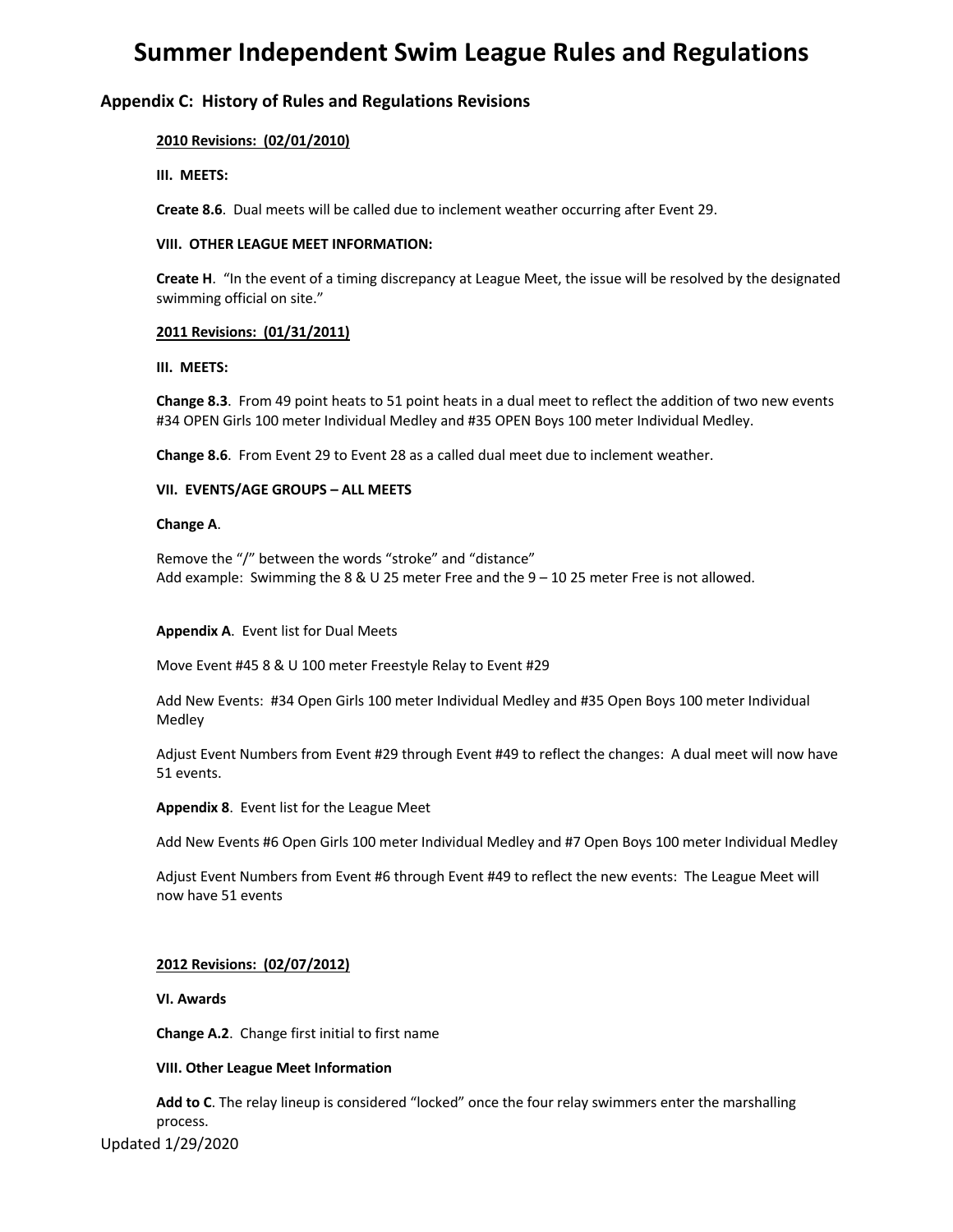**Change to G (note 1).** Change three to two timers.

### **2013 Revisions: (02/20/2013)**

**III. Meets**

**Add to 8.4**. Exhibition heats between clubs may be combined to reduce the number of heats.

#### **VI. Awards**

**Add A.4**. The home team shall send additional blank ribbons home with the visiting team after dual meets in case someone was missing a ribbon.

### **2014 Revisions: (02/11/2014)**

### **II. Add Language**

The host club shall also be responsible for providing the current year meeting minutes and the current year League Meet Rules by May  $1<sup>st</sup>$ .

### **III. Meets**

### **6**. Added Inclement Weather Provision

\*There will be no discussion of postponing or cancelling a dual meet until 6:00pm. \*The latest a dual meet will be allowed to begin is 7:15pm. If unable to start by 7:15 the meet must be re-scheduled or cancelled.

\*If the meet has been delayed, starting at 9:15pm, only the point heats will run.

\*The meet is over at 9:45p, regardless of how many events have been completed. At this time, the meet is considered complete and official.

#### **VI. Awards: change language**

2. A traveling League Championship trophy and a League Championship plaque (to be retained by the club) will be awarded to the team with the highest combined total points (tie for  $1<sup>st</sup>$  place = co-champions). In the event that the team winning the League Championship is not the winner of the League Meet, a separate 1st place plaque will be awarded to the winner of the League Meet. The cost of engraving the trophy shall be the responsibility of the winning club(s) if they choose to add their name to the trophy. The club hosting the League Meet will be responsible for the cost and the purchasing of the plaque(s). The plaque(s) are to be awarded at the February President's Meeting.

### **2015 Revisions: (02/15/2015)**

**Appendix B** (revised order of events) approved for 2015 only.

### **2016 Revisions: (01/07/2016)**

**Appendix B** kept as reference (2015 revised order of events), Appendix A re-instated for 2016

### **2018 Revisions (01/29/2018)**

Reinstatement of S.I.S.L. Mission Statement, additional language regarding sportsmanship, and cleaning up of language to rules already following including weather provision.